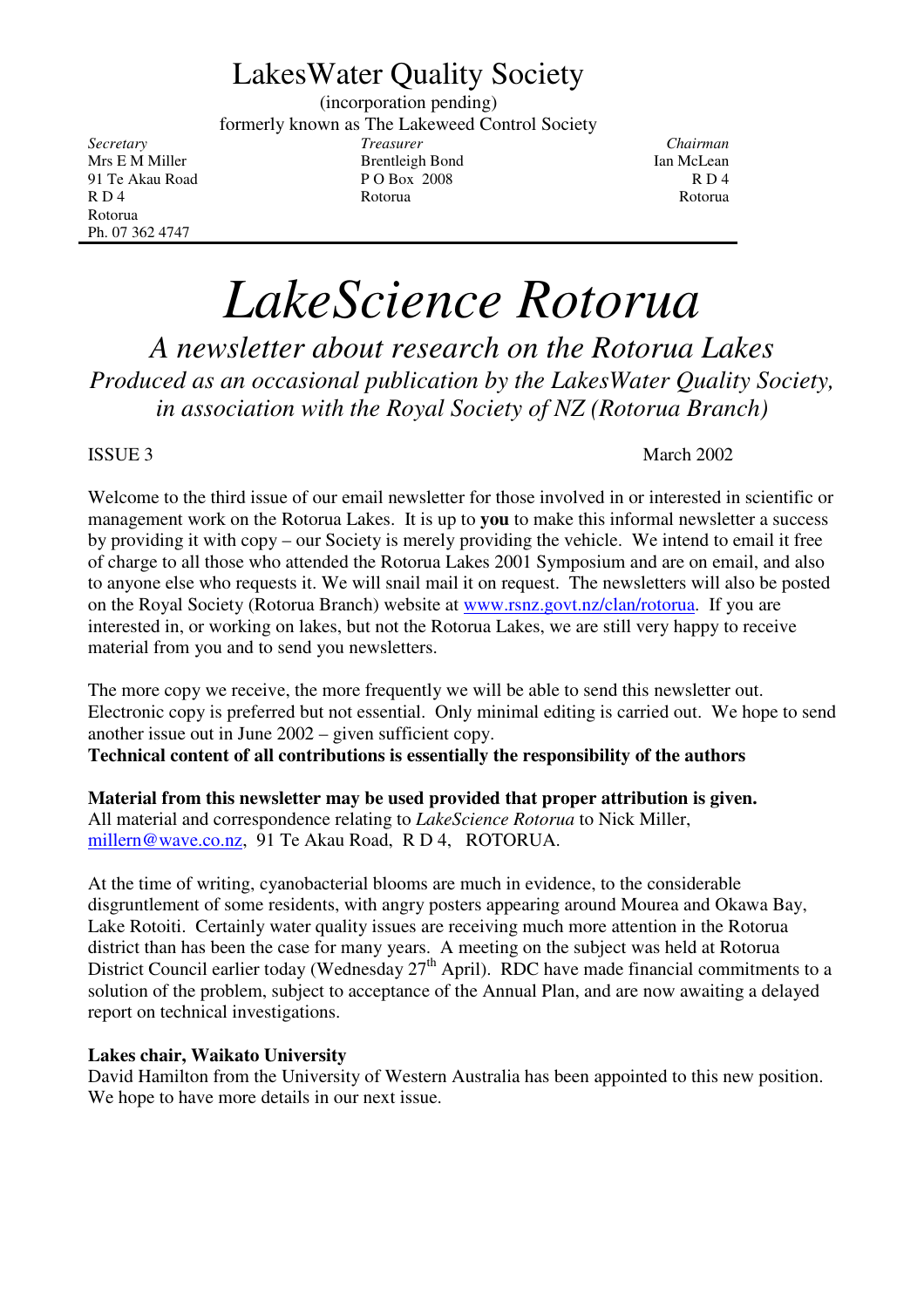#### **NEWS ITEM**

Forest Research and the Rotorua Energy Charitable Trust are funding a master's position on food chain dynamics and nutrient fate in Lake Rotorua using a stable isotope approach. Supervisors for the projects are Dr. Mike van den Heuvel (Forest Research), Dr. Brendan Hicks (Waikato University) and Dr. Nick Ling (Waikato University). The supervisor are currently seeking a topnotch masters student.

Mike van den Heuvel Forest Research Private Bag 3020 Sala St. Rotorua New Zealand p:64-7-343-5899 **f: 64-7-343-5695 Mike.VandenHeuvel@ForestResearch.co.nz**

**GLEANINGS – a couple of interesting papers seen recently (other contributions to this section are welcome.) These slightly abridged abstracts are from papers published in** *Water Science and Technology* **Vol.** 44 **No. 11-12, an issue devoted to wetland treatment of water**

**quality problems.**

### **Plants as ecosystem engineers in subsurface-flow treatment wetlands**

C.C. Tanner, 2001. *Water Science and Technology* Vol **44** No. 11-12 pp 1-8

Mass balance performance data from side by side studies of planted and unplanted gravel-bed treatment wetlands with horizontal subsurface-flow are compared. Planted systems showed enhanced nitrogen and initial phosphorus removal, but only small improvements in disinfection, BOD, COD and suspended solids removal, Direct nutrient uptake by plants was insufficient to account for more than a fraction of the improved removal shown by planted systems. Roles of plants as ecosystem engineers are summarised, with organic matter production and root-zone oxygen release identified as key factors influencing nutrient transformation and sequestration. (*Chris Tanner, of NIWA, needs no introduction to many of our readers*)

#### **Performance of a recirculating wetland filter designed to remove particulate phosphorus for restoration of Lake Apopka (Florida, USA)**

M.F. Coveney, E.F. Lowe, L.E. Battoe. 2001. *Water Science and Technology* Vol **44** No. 11-12 pp 131-136

Operation of a 14  $km^2$  wetland filter for removal of total phosphorus (TP) from lake water is part of the restoration program for hypereutrophic Lake Apopka, Florida. This system differs from most treatment wetlands because 1) water is recirculated back to the lake, and 2) the goal is removal of particulate phosphorus (P), the dominant form of P in Lake Apopka. The operational plan for the wetland is maximisation of the rate rather than the efficiency of P removal. A 2  $\text{km}^2$  pilot-scale wetland was operated to examine the capacity of a wetland system to remove suspended solids and particulate nutrients from Lake Apopka. TP in the inflow from Lake Apopka ranged from about  $0.12$  to 0.23 mg l<sup>-1</sup> and hydraulic loading rate varied from 6.5 to 42 m <sup>yr</sup>-1. The performance of the pilot-scale wetland supported earlier predictions. Mass removal efficiencies for TP varied between about 30% and 67%. (*Oh, for USA-style restoration budgets. Perhaps Okaro or Okawa Bay…?*)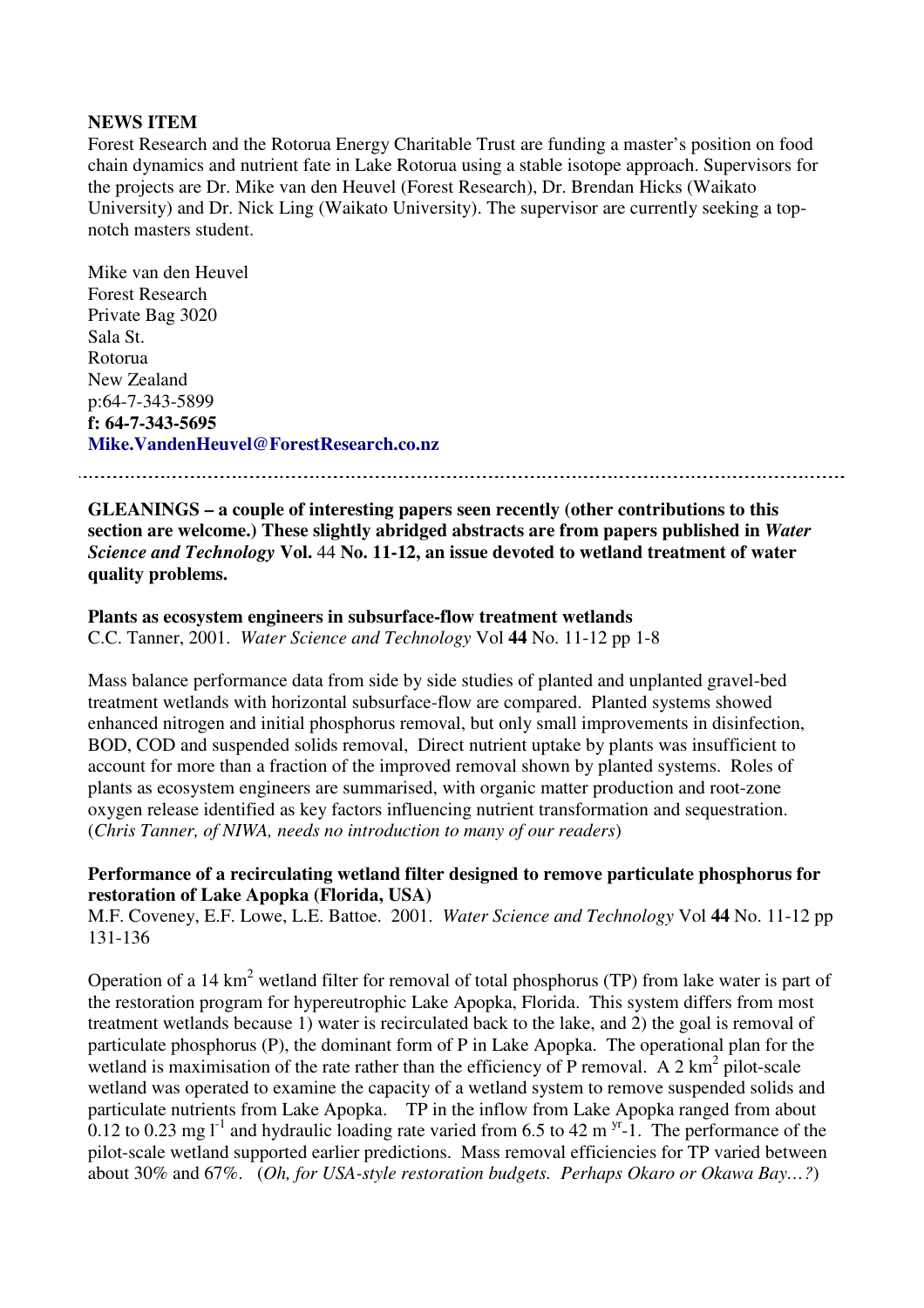### *Our first contribution is from Ashleigh Bright of Waikato University*

#### **Dabchick survey**

In early March a 6 month study investigating NZ dabchick/weweia breeding and nesting success will begin. The study involves finding and monitoring nests (monitoring with time lapse cameras) and observing NZ dabchick behaviour.

The study will be carried out on Lakes Rotoiti (mainly), Okareka and Tarawera, using canoe and sometimes a small motorboat. We will be searching for nests along shoreline in emergent vegetation, trailing willow branches, caves, crevices and jetties.

NZ dabchick is a protected endemic grebe, which formerly occurred in the South Island but is now confined to the North Island mainland. The total population is estimated at 1200-1500 birds, of which about 400 live on Rotorua lakes. The highest prevalence of birds is on Lake Rotoiti followed by Okareka and Tarawera.

NZ dabchicks prey on aquatic insects along with some fish, koura and molluscs. Nearly all feeding is done underwater and most dives are made directly from the surface. Dives average 20-30 seconds.

NZ dabchicks breed as pairs on small territories and peak breeding period in the Rotorua Lakes District is between September and March, but breeding can take place throughout the year. Recorded nesting success is poor probably due to water level fluctuation, wave action and disturbance of nests by other water birds.

The study is a joint collaboration between University of Waikato and Landcare Research and is supported by funding from the Department of Conservation, Rotorua District Council and Environment Bay of Plenty. Ashleigh Bright has being employed as a Research Assistant at the University of Waikato to assist with the study.

If residents around any of these lakes know of any dabchick nests or have seen dabchick pairs that may be nesting please let me know, any assistance or observations would be greatly appreciated.

Ashleigh Bright University of Waikato Department of Biological Sciences Private Bag 3105 HAMILTON

Email: a.bright@waikato.ac.nz

*Here are some contributions from Environment B·O·P, courtesy of John McIntosh, John Gibbons-Davies and Thomas Wilding.*

#### **Lakes Restoration Study Tour**

John McIntosh, Environment B·O·P, travelled to the USA for two weeks in September 2001, to examine the effectiveness of lake restoration strategies in Washington State. A report has been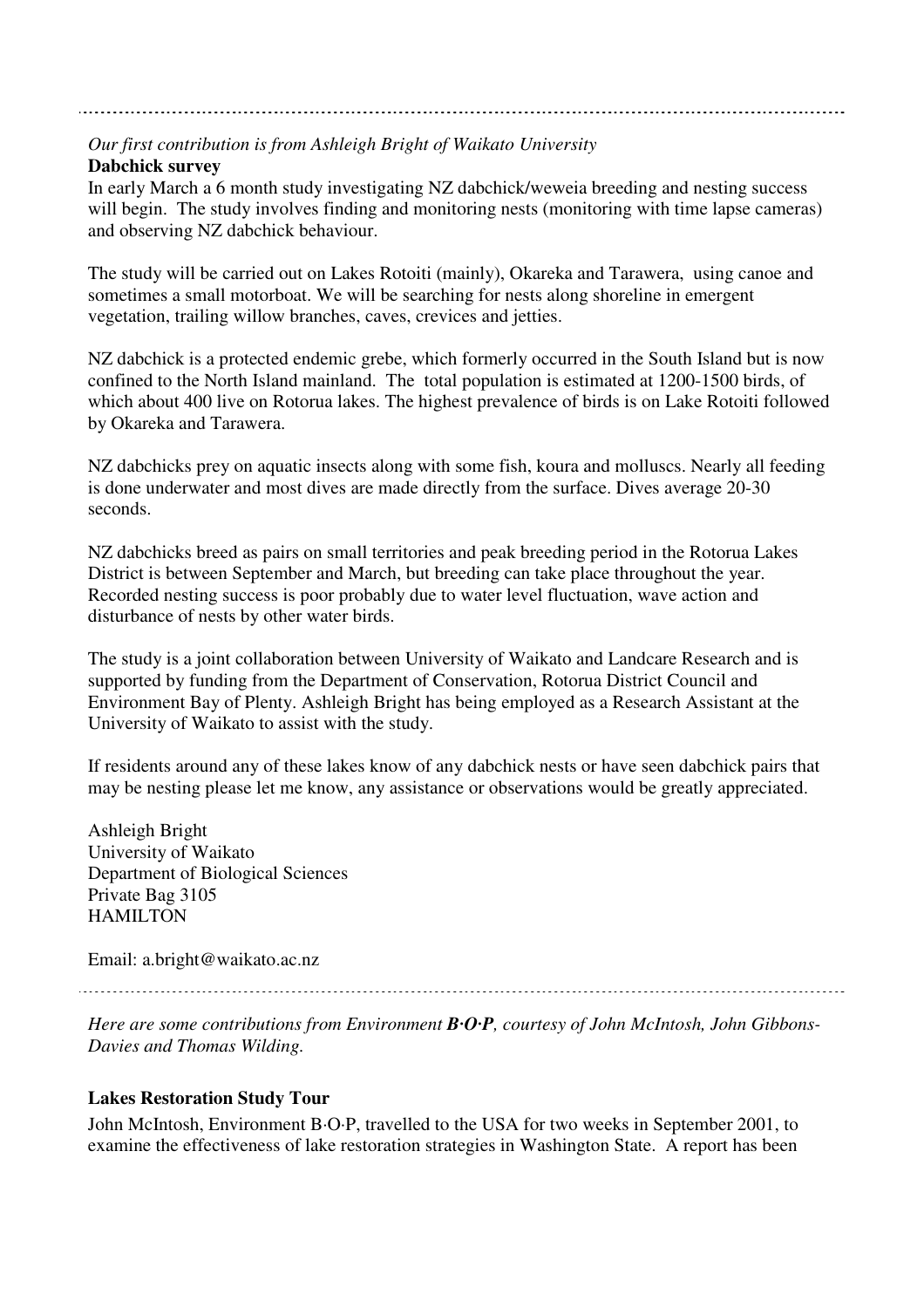completed and was presented to the Regulation & Monitoring Committee of Environment B·O·P on 10 March 2002.

Lakes Washington and Sammamish have similarities to Lakes Rotorua and Rotoiti and previously received the treated sewage effluent of greater Seattle area. Lake quality was greatly improved by diversion of the treated sewage effluent from the lakes via two long outfalls to Puget Sound. Further lake catchments are now being settled with little effect on lake quality by connecting houses to the main sewer lines. Stormwater control and treatment is incorporated into the design of new subdivisions and the glacial landscape lends itself to infiltration much as our volcanic landscape does.

Where lakes have suffered from past development and the quality of the water has deteriorated, intervention has been carried out to improve waters. Total success has not always been the outcome, however. Intervention is accompanied by reducing nutrient inputs from the surrounding catchment so that the restoration is not undermined.

Various restoration techniques include; alum flocculation, dredging, diversion of inflows (to or from the lake), aeration. In Washington State they had the advantage of a large pool of money that could be directed at a small number of lakes for a short period of time. In this way costly capital works could be carried out with the community picking up the maintenance costs. This pool of money had now dwindled because of the local political climate.

Education was a strong tool used to encourage individual practices that would lead to reduced nutrient flows from households while the local authority also clearly indicated where their infrastructure had the same purpose.

The local landscape was extensively wooded in native pine so that the natural character of the landscape was retained. However, the experience was sometimes lessened by the presence of a million and a half people and the transport networks. Very little agriculture was carried out in the two main lake catchments because urban development had displaced farming. The local authority had also purchased farms for water quality purposes and recreational facilities.

#### **Lakes Water Quality**

Environment B·O·P data on the water quality of Lakes Rotorua and Rotoiti for the six months to December 2001 indicates that there has been no change to their TLI's as reported in the Rotorua Lakes Water Quality Environmental Report 2001/29. A true indication of the water quality of the lakes will not be available until after the sampling year has been completed in June this year. The annual report will be available later this year.

Environment B·O·P has been involved in the work on Okawa Bay in conjunction with NIWA and RDC, and Dr David Ray, of NIWA, Hamilton, is currently writing up this work.

#### **Aquatic Macrophytes as Water Quality Indicators Programme**

Scientists from NIWA, Hamilton, are establishing this programme with the aim of using aquatic plants as indicators of lake quality, especially around the lake margins (littoral zone). Although still in the final stages of development, the programme focuses on the native and introduced species of aquatic plants, and how this compares to the overall health of a lake. Environment B·O·P staff have been assisting in establishing this programme over the past two summers, and are now waiting to view the final report that will be presented to the Ministry for the Environment in July this year.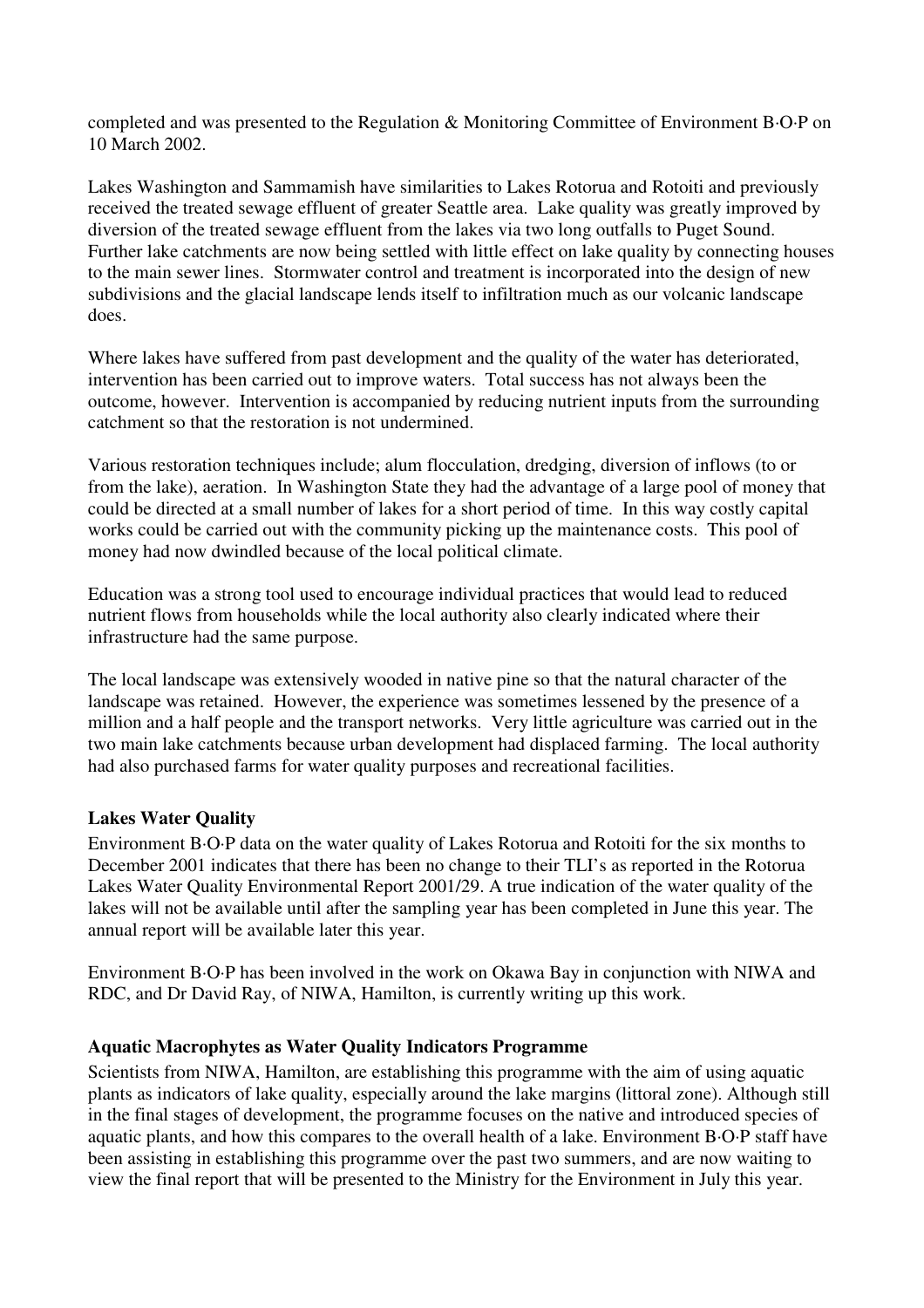Environment B·O·P will then decide if it will use this Indicator programme as part of its lake management process, depending on the findings in the report, and the costs involved in running such a programme. (*See below for more on this topic – Ed.)*

#### **Blue Green Algae Monitoring**

A windy summer has bought some relief from the blue green algae blooms. It was mid-January before blooms developed on Okawa Bay (Rotoiti), at least a month later than previous years. As many people will tell you, the algae more than made up for a late arrival by reaching very high numbers. Lake Rotoehu blooms yet again, but not to the same degree as previous years. Lake Rotorua was relatively quiet. Numbers are low for Okere Arm, but we need to keep a close eye on this area. Often it's a late bloomer (April-May).

*Now a contribution from Tracey Edwards and John Clayton, both from NIWA.*

#### **LakeSPI – a new concept in ecological assessment**

Ten Rotorua lakes from within the BOP region have been surveyed along with over forty other lakes from around New Zealand as part of a study to develop a biological method to indicate lake health. The result of this study is LakeSPI, a management tool based on key features of aquatic plants for assessing the ecological condition of water bodies. It focuses on littoral margins (lake edges) where submerged plants are most likely to be found and where greatest public interaction and perception occurs.

LakeSPI or 'Lake Submerged Plant Indicators' is a *new* concept, that has been developed by NIWA (National Institute of Water & Atmospheric Research) in conjunction with Pacific Eco-Logic with financial support from the Ministry for the Environment's (MFE) Sustainable Management Fund.

This new concept in monitoring, will allow lake managers to be able to quickly assess the health status of their lakes and to be able to monitor the trends occurring within them at both a regional and/or national level. LakeSPI can be applied to a wide range of lake types and conditions found in New Zealand. The method is practical, cost effective, sensitive to moderate change and can also be applied to historical vegetation survey data. It is anticipated that this type of monitoring would be required only every two to three years for most lakes, however high value and high risk lakes may benefit from more frequent monitoring.

There are two main purposes for the development of LakeSPI.

Firstly, there has long been a lack of cost effective methods for monitoring trends in water clarity, water quality and aquatic vegetation. High costs and levels of expertise have meant that in many cases present survey methods have not been systematically applied to all lakes. This has resulted in important lake trends not being observed and opportunities to manage lake problems being missed.

Secondly, it is hoped that LakeSPI will contribute to the implementation of a wider programme led by MFE that seeks to establish a complete toolbox of core environmental performance indicators for regional and national reporting purposes. Cabinet directed MFE to develop a national programme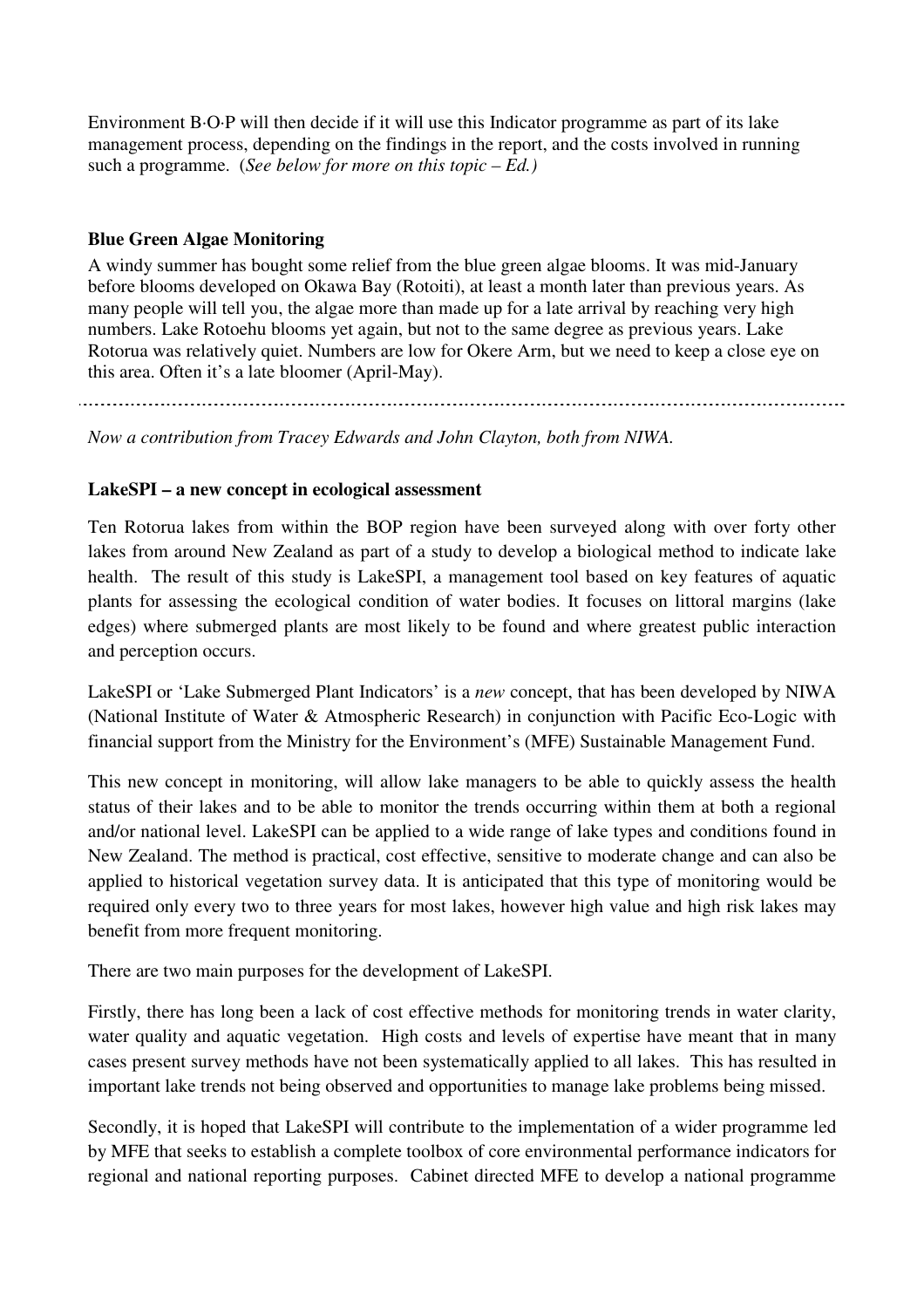of indicators to monitor performance in environmental management (EPIP – Environmental Performance Indicators Programme). Relevant national indicators that will be suited for the use of LakeSPI include the change in the biological condition for selected ecosystems and change in the distribution and relative abundance of weed species.

LakeSPI is based on a quick and simple field assessment of the 'Native Condition' and 'Invasive Condition' of submerged plants growing within a lake. Native condition is assessed based on various aspects of native plant distribution, diversity, depth and cover; while invasive condition, focuses on five particularly troublesome invasive weed species including *Lagarosiphon, Hydrilla, Egeria, Elodea* and *Ceratophyllum.*

Information from these two key factors (i.e. Native and Invasive Condition) contributes to the LakeSPI method, which interprets this information as a score or index. By generating a single index (i.e. Lake Condition) LakeSPI will enable lake managers to make comparisons between lakes, such as in the Rotorua region and enable change in lake condition to be detected over time.

So why have we developed LakeSPI? What are the advantages of using submerged plants as indicators of lake condition? Submerged plants are predominantly rooted or anchored to the bed of lakes and therefore represent a readily observable and measurable feature. This contrasts with many other biological indicators that may be highly mobile (e.g., fish) or difficult to sample, measure or identify (e.g., plankton). Submerged plants also have the advantage that they effectively reflect the range of environmental conditions supporting plant growth for an extending period of time prior to sampling. This contrasts with other physiochemical methods (e.g., water chemistry and secchi disc), which require frequent measurements throughout the year on account of their variability. Key advantages of the LakeSPI method are the rapid speed of implementation, the low frequency of measurements required and consequently the low cost of assessing lake health. The submerged plant indicators used in LakeSPI help to measure the effects of two major influences on lake ecology and condition:

- increased sediment and nutrients from catchment activities
- displacement of in-lake native vegetation by invasive alien plant species

LakeSPI should not be seen as a replacement for other methods of monitoring but should be seen as another valuable tool that managers can use to help manage and assess their lakes. Methods such as the Lake Trophic Index (as discussed in the last newsletter) and NIWA's full lake vegetation survey will still play a valuable role for providing a more comprehensive statement on lake status, as will others.

The simplicity and ease of use of this method is seen as one of the key factors to the long-term success of LakeSPI. It needed to be simple enough that it could be used quickly and with minimal expertise but still scientifically robust enough to detect real change with a high degree of reliability and we believe LakeSPI is meeting all of these requirements. The method has just recently been given a final field test in the Rotorua Lakes using EBOP scientific and technical field staff. The results of our LakeSPI scores will be presented in a later edition of this newsletter. A technical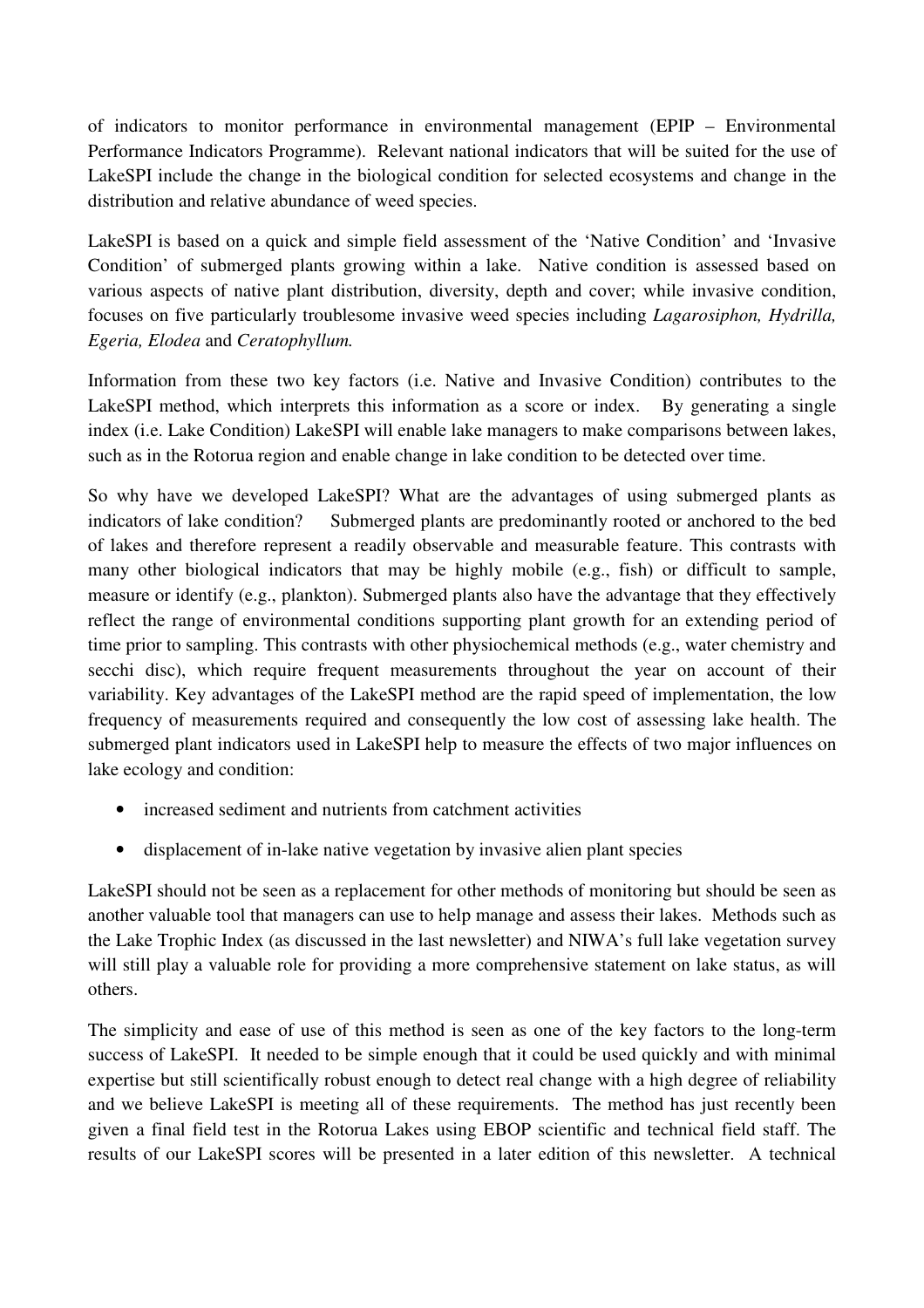report and end-users manual will be completed by the end of June 2002 and it is hoped that full implementation of the method will be carried out in 2003.

Tracey Edwards and John Clayton

NIWA, Hamilton

*Here is a contribution from Paul Sampson, Rotorua District Council, concerning sewerage of lakeside settlements. Initially a report to the RDC Work's Committee presented earlier this month, it has been slightly abridged.*

#### **SMALL COMMUNITY SEWERAGE SCHEMES (8508400)**

#### **Introduction**

Table 1:

At the March 1995 Works Committee meeting the following list was adopted to prioritise the need for sewering the District's small communities.

| <b>Community</b>   | <b>Estimated Cost 1995 \$M</b> | <b>Estimated Cost</b> | <b>Priority</b> |
|--------------------|--------------------------------|-----------------------|-----------------|
|                    | $+25%$                         | (Updated) \$M         |                 |
| Parekarangi        | 0.61                           |                       |                 |
| Mourea             | 2.77                           | 3.30                  | 2               |
| Kennedy/Otautu Bay | 1.15                           | 1.37                  | 3               |
| Okere Falls        | 3.36                           | 4.00                  | $4=$            |
| Okareka            | 2.96                           | 3.52                  | $4=$            |
| Otaramarae         | 1.07                           | 1.27                  | 6               |
| Awahou             | 0.94                           | 1.12                  | 7               |
| Hinehopu           | 2.26                           | 2.70                  | 8               |
| Reporoa            | 1.39                           |                       | 9               |
| Gisborne Point     | 2.73                           | 3.25                  | 10              |
| Tarawera           | 5.50                           | 6.55                  | 11              |
| Rotoma             | 2.05                           | 2.44                  | 12              |
| Mamaku             | 2.62                           | 3.12                  | 13              |
| <b>Total</b>       | 29.41                          | 32.64                 |                 |

The updated estimated cost was derived by applying the latest construction cost index factor to the 1995 estimated cost. The updated cost is being presented to provide guidance in appreciating the magnitude of the issue at the present time.

#### **Septic Tanks Leachate Study for Rotorua Lakes**

In 1996, Environment Bay of Plenty identified the communities of Hamurana, Mourea, Hinehopu and Okareka as having potential to cause adverse effects on adjacent lake water quality.

These lakeside communities are currently on septic tank and disposal field systems. The decline of the lake water quality within these communities was perceived to be caused by failed on-site wastewater disposal systems.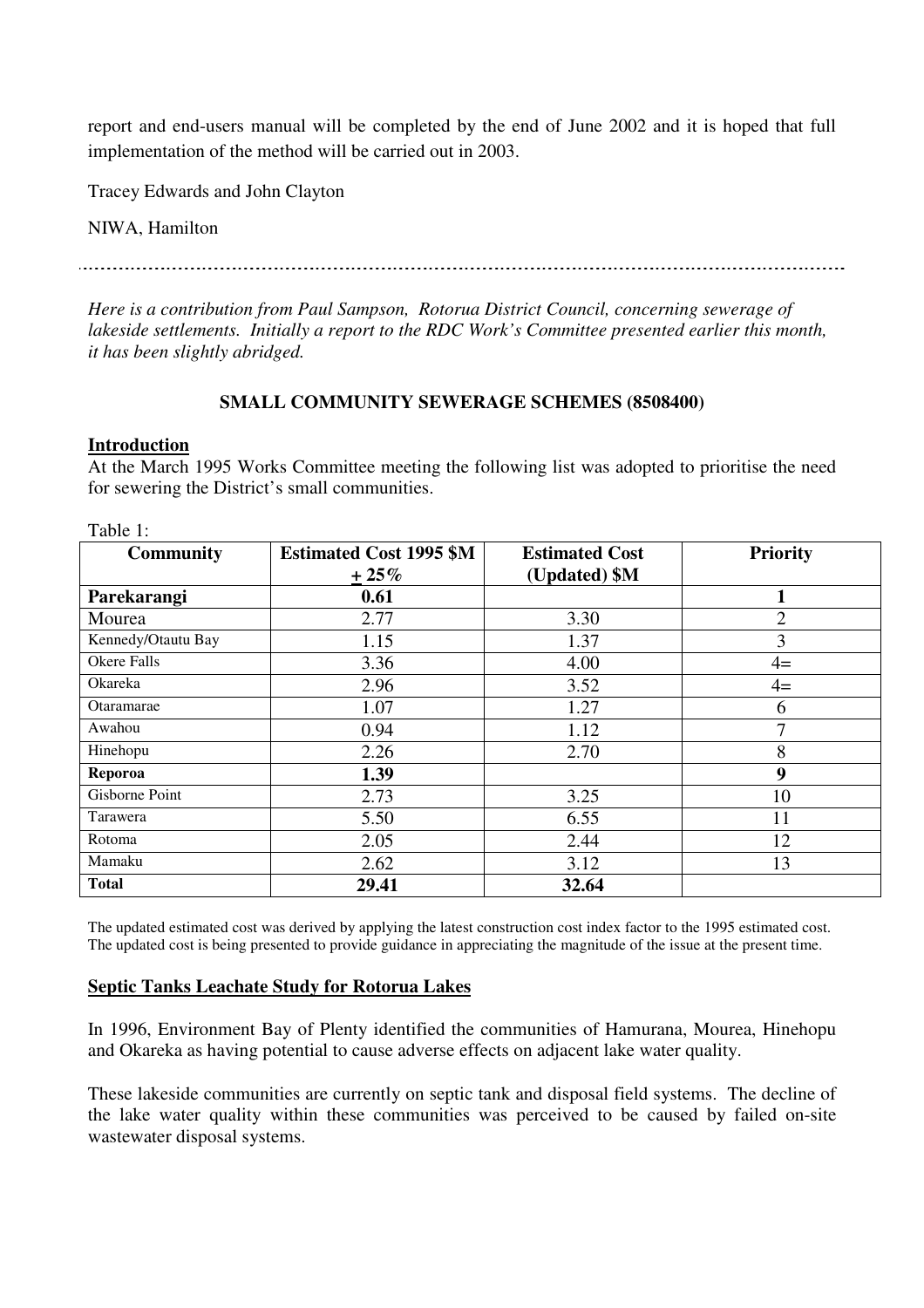Council in conjunction with NIWA recently completed investigations to determine whether leachate from septic tanks is the prevalent cause of lake water quality deterioration within these communities.

The results of the current investigation show that there are high background levels of nutrient input into the lakes. The difficulty to even measure the input from septic tanks indicates that overall its effect can be minimal. Whilst it is possible to produce technical solutions with high capital and operating costs, this needs to be compared against what options exist for the other larger nutrient inputs.

The result of the investigations are summarised below for each of the four communities:

#### Hamurana

There is relatively little contamination of Lake Rotorua from septic tanks. The groundwater seepage near the boat ramp thought to be possibly contaminated from septic tank, eventually dried out during the autumn of 2001.

EBOP has recognised the facts related to Hamurana and have deleted the area from the On-Site Effluent Plan requirements. Therefore, no further works will be undertaken on this community except for occasional inspection of the groundwater seep site to check that the seep does not reappear.

#### Mourea/Okawa Bay

Septic tanks along Okawa Bay contribute up to about two thirds of all the nitrogen inputs into the lake, which is considered significant. The limited natural water turnover capability of Okawa Bay was also cited as compounding the problem.

The management options that have been identified as a solution to the above issues:

- Removing the septic tank discharges from the catchment of the Bay and;
- Introduce a diverted flow of water from Ohau Channel to the Bay.

Detailed investigations have commenced towards the provision of a community sewerage scheme for the Mourea and Okawa Bay communities.

Further investigation and modelling work is now underway by NIWA to determine the feasibility of the Ohau Channel water replacement. The amount budgeted for the total project is \$3.6m.

#### Gisborne Point/Hinehopu

Septic tanks between Hinehopu and Gisborne Point contribute only about 1 to 2% of the total nitrogen into the lake, which is considered insignificant.

There were few signs of bacterial contamination of groundwater at Gisborne Point last winter. Further sampling is due shortly to confirm the previous results. Based on the current results there appears little justification for a sewerage scheme based in the Gisborne Point area.

Groundwater sampling near the drain at the rear of the houses at Tamatea St (Hinehopu) showed high levels of bacterial contamination as did the discharge culvert to the Lake. To protect public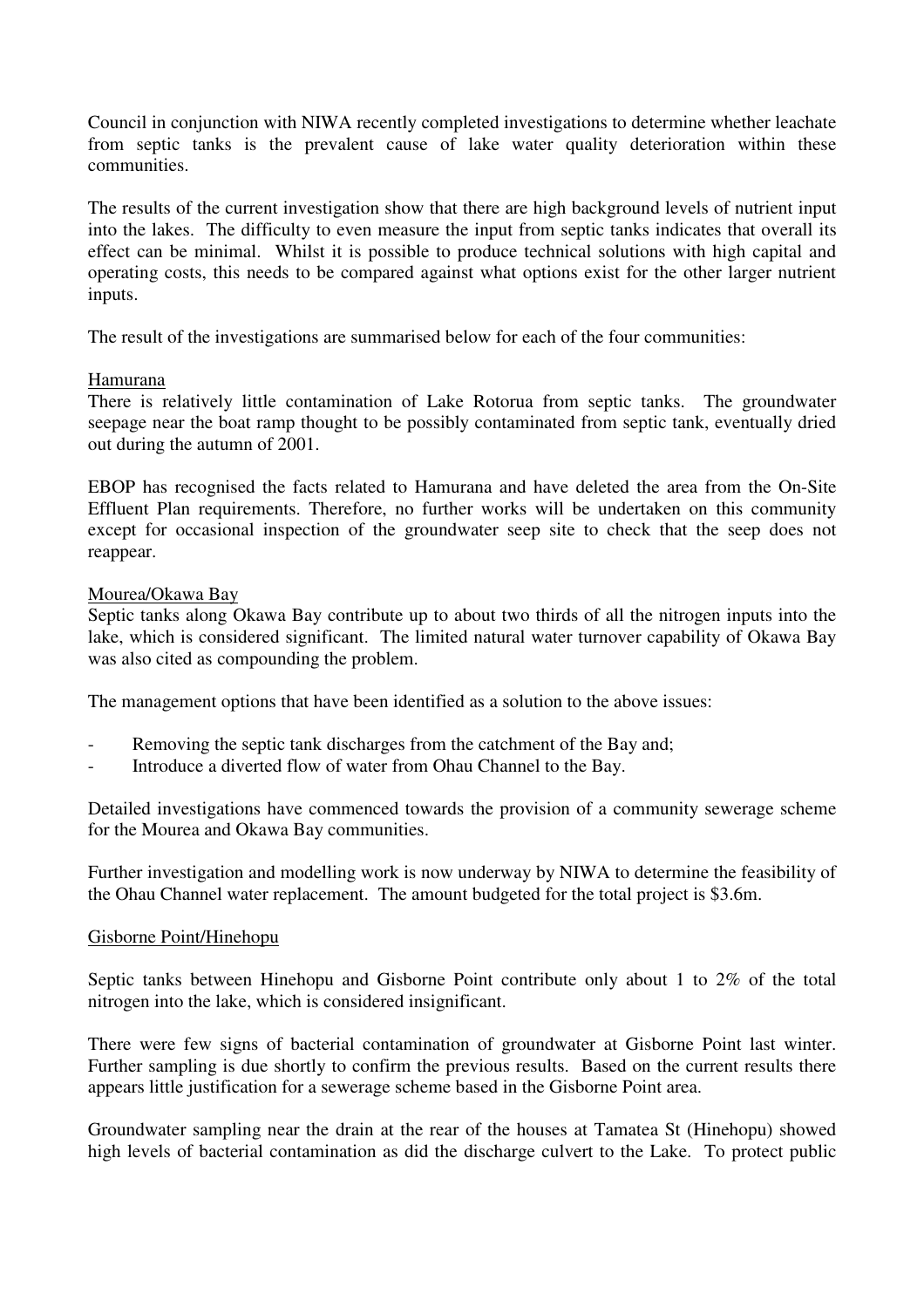health, a sewage reticulation system collecting effluent from these house's septic tanks and disposal by soakage field to a site a considerable distance from the Tamatea drain is proposed.

Investigation of the feasibility of this solution will now commence once the latest results of Gisborne Point are received. It should be noted that a stand alone full treatment scheme for Hinehopu with the low number of houses some with infrequent occupation is unlikely to be feasible operationally. If Gisborne Point is included it may be possible with some difficulties.

If Gisborne Point is not an issue then the Hinehopu proposal is just to remove the discharge from the septic tanks to a subsurface disposal field more remote from the lake.

#### Okareka

Septic tanks at Okareka contribute to about one third of the nitrogen inputs into the lake. Studies undertaken on Councils behalf by NIWA/ESR (Executive Summary attached) have determined the safe setback distance between septic tanks and the bathing shores of Lake Okareka. The report indicates that if septic tank disposal fields are located at least 16++m from open drains or the lake shore (or 51m, if the more conservative Drinking Water Standards are adopted), public health risks to bathers should be minimal.

Further consideration is needed related to Okareka as it may well be that only a few septic tanks may be creating a potential health risk to bathers (non reported) which could be resolved upon redevelopment or a small scheme similar to Hinehopu. A fully reticulated scheme at \$3.5m plus, needs to be considered against what options exist for the remaining 70% of nutrient input from the other land users, i.e. farming etc.

Further analysis of the investigation data will be undertaken to ascertain:

- The location and source of high nutrient readings along the lake;
- The extent of septic tank/disposal field systems not complying to the minimum setback distances.

#### **Re-Assessment of Priority List**

The priority list adopted in 1995 was developed based on a scoring system that took into account the effect of on-site wastewater disposal systems to public health and environment including community support for a sewerage scheme.

The application of scores was based on a subjective evaluation of each community.

The two areas of highest concern, Parekarangi (see Table 2) and Reporoa have been addressed by ground water lowering and to date has been successful.

The recently completed NIWA Septic Tank Leachate Study for Rotorua Lakes quantified the risk posed by on-site wastewater disposal systems to each community in terms of nitrogen input into and bacterial contamination of the receiving lakes. The results provide more robust data necessary for assessing the need for a sewerage scheme in each community.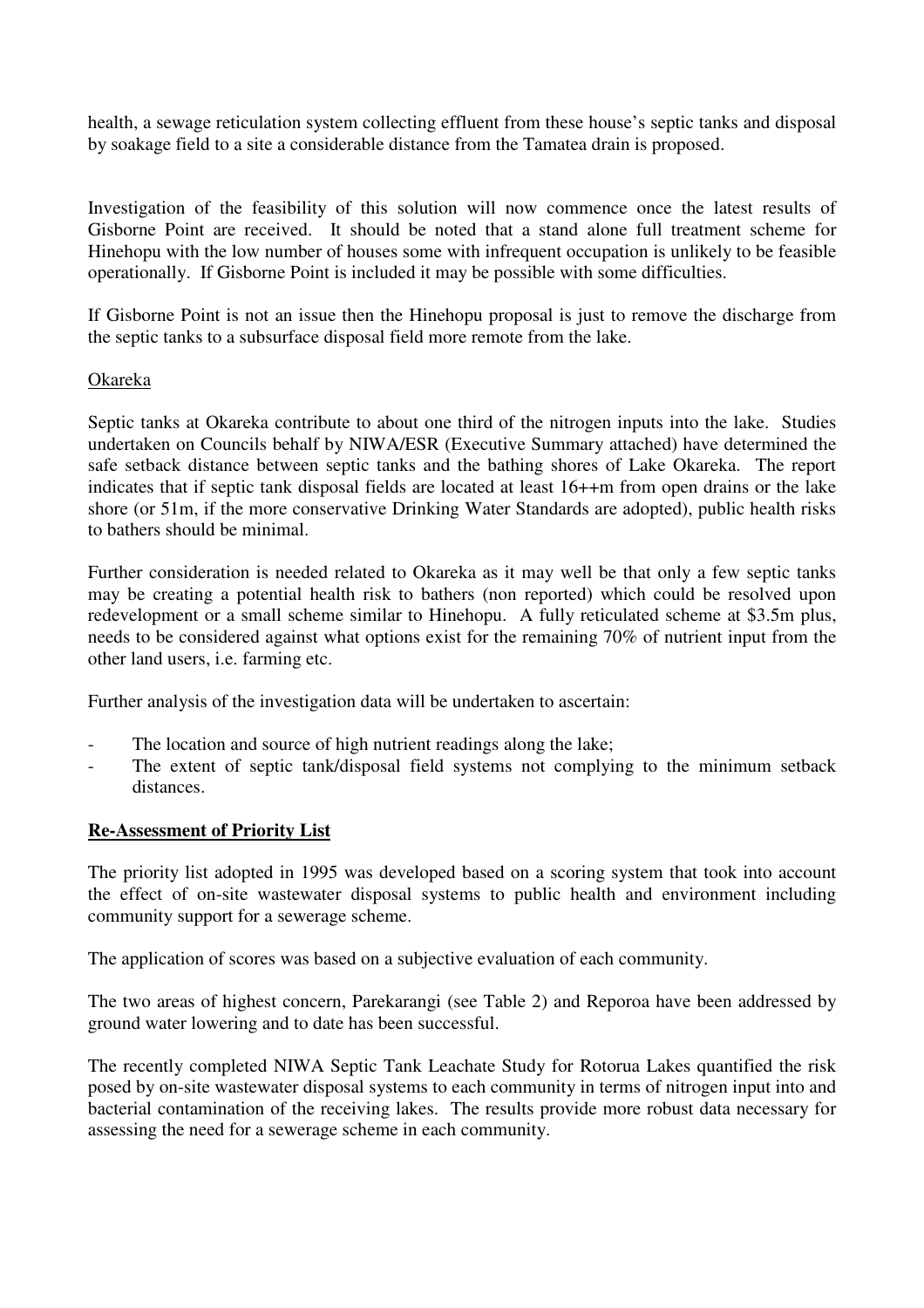EBOP in its Annual Plan submission to Council last year advised that this Council should also be looking at schemes for Tarawera and Gisborne Point. The reason appears to be somewhat anecdotal. Given the current research this Council has undertaken, there needs to be a 'meeting of the minds' of both Councils to determine what is to be the driver for such schemes given the high capital and ongoing operational costs.

The NIWA/ESR Report indicates that if septic tank discharges are 16+m, away from open drains or lake shores, bathing water standards should be met. In large part most septic tank are beyond 16 meters, however, this needs to be verified and some specific locations may need to be addressed. The EBOP Onsite Effluent Treatment Regional Plan addresses the standard of septic tanks and disposal fields, whilst not addressing the issue of nutrients to provide for upgrading of the systems The primary issue remaining is therefore not of public health but of nutrients to the lakes. The fundamental question is should this Council take the initiative to address the issue of nutrient removal considering the high capital and operating costs to ratepayers. The benefits are much wider to the whole region.

Considering all of the above, the adopted 1995 priority system has been tentatively reviewed (Table 2 below). The priority list of communities needs to be reassessed after septic tank leachate studies on the following communities adjacent to the major lakes is completed:

- Kennedy/Otautu Bay
- Okere Falls
- Otaramarae
- Awahou
- **Tarawera**
- Rotoma

The estimated cost to undertake the study is about \$180,000 for the six communities.

| <b>Community</b>                                                                                                        | <b>Estimated Cost</b> | Old             | <b>Current</b>     | <b>Proposed</b>            | <b>Current</b>  |  |  |
|-------------------------------------------------------------------------------------------------------------------------|-----------------------|-----------------|--------------------|----------------------------|-----------------|--|--|
|                                                                                                                         | $(2002)$ \$M          | <b>Priority</b> | <b>Status</b>      | Programme                  | <b>Priority</b> |  |  |
| Parekarangi                                                                                                             | completed             |                 |                    |                            |                 |  |  |
| Mourea                                                                                                                  | 3.30                  | 2               | Design in hand     | Complete installation 2    |                 |  |  |
|                                                                                                                         |                       |                 |                    | years                      |                 |  |  |
| Kennedy/Otautu                                                                                                          | 1.37                  | 3               | Limited issues     | Investigate*               |                 |  |  |
| Bay                                                                                                                     |                       |                 |                    |                            |                 |  |  |
| <b>Okere Falls</b>                                                                                                      | 4.00                  | $4=$            | Limited issues     | Investigate*               |                 |  |  |
| Okareka                                                                                                                 | 3.52                  | $4=$            | Investigation 90%  | Concept determined 2002/03 | 3               |  |  |
|                                                                                                                         |                       |                 | complete           |                            |                 |  |  |
| Otaramarae                                                                                                              | 1.27                  | 6               | Limited issues     | Investigate*               |                 |  |  |
| Awahou                                                                                                                  | 1.12                  | 7               | Limited issues     | Investigate*               |                 |  |  |
| Hinehopu                                                                                                                | 2.70                  | 8               | Concept determined | Design 2002/03             | 2               |  |  |
| Reporoa                                                                                                                 | completed             | 9               |                    |                            |                 |  |  |
| Gisborne Point                                                                                                          | 3.25                  | 10              | Limited need       | Unlikely to be justified   |                 |  |  |
| Tarawera                                                                                                                | 6.55                  | 11              | Limited issues     | Investigation 2003/04*     |                 |  |  |
| Rotoma                                                                                                                  | 2.44                  | 12              | Limited issues     | Investigation 2003/04*     |                 |  |  |
| Mamaku                                                                                                                  | 3.12                  | 13              | Limited issues     | Low priority - inland      |                 |  |  |
| <b>Total</b>                                                                                                            | 32.64                 |                 |                    |                            |                 |  |  |
| * Identify all septic tanks within close proximity to the lake re Bathing Water Standards and investigate the degree of |                       |                 |                    |                            |                 |  |  |
| nitrogen input into and bacterial contamination of the receiving lakes from septic tanks.                               |                       |                 |                    |                            |                 |  |  |

#### Table 2.

#### **Summary**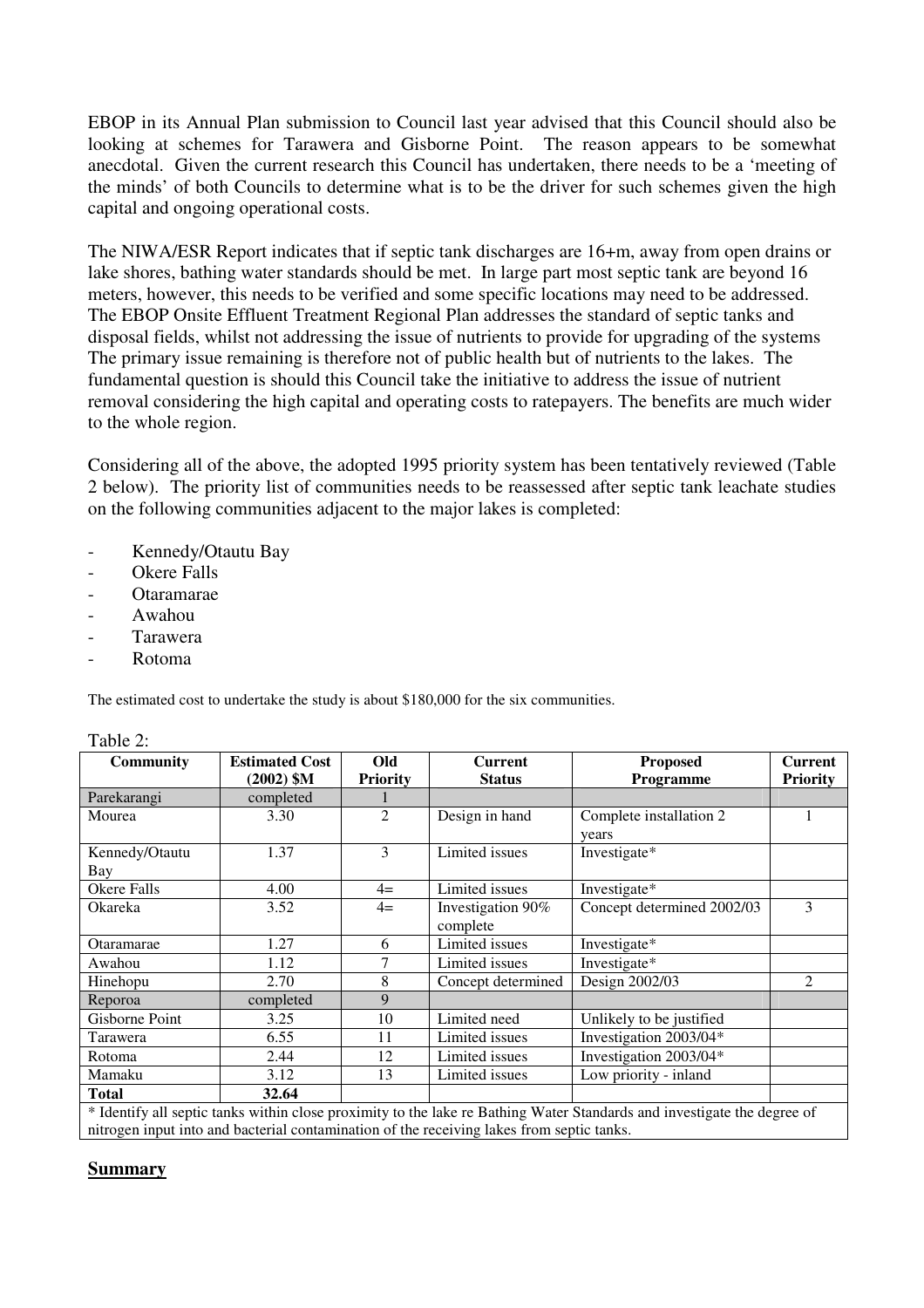Currently Council has a full 3 year programme to complete the upgrading of the Wastewater Treatment Plant, providing a solution for Okawa Bay and Hinehopu and finalise the Okareka situation.

Given that the current indications are that the Public Health aspect will be addressed within the current programme before bringing on additional capital works wider consideration of the body responsible for the priorities and who should fund such schemes needs to be addressed.

#### **Conclusion**

This Council has undertaken quite comprehensive research into the effect of residential land use on the lakes. Overall the public health issues can be addressed incrementally in isolated situations.

Where the residential areas are introducing low additional nutrient inputs, this needs to be considered as only one of the polluters, and options for improving the lake water quality considering all nutrient sources should be determined. If the capital cost and capitalised operating costs are considered it may well be that some higher upfront capital project would enable wider benefits. For example conversion of pasture to natural vegetation, i.e. creating a Regional Park would achieve a better solution.

In an overall context, the deterioration rate of the lakes from the residential and farming communities should also be understood.

#### **RECOMMENDATION E02/03/019**

- **A) THAT THIS REPORT BE RECEIVED.**
- **B) THAT THE ADOPTED 1995 PRIORITY SYSTEM BE REVIEWED SUBJECT TO SITE SPECIFIC SEPTIC TANK EFFLUENT STUDIES.**
- **C) THAT A RECOMMENDATION BE FORWARDED TO THE 2002/2003 ESTIMATES MEETING THAT \$60,000 BE ALLOCATED FOR THE NEXT THREE YEARS TO UNDERTAKE THE INVESTIGATIONS TO DETERMINE THE DEGREE OF NITROGEN AND BACTERIAL CONTAMINATION FROM SEPTIC TANKS INTO THE RECEIVING LAKE ON THE FOLLOWING COMMUNITIES:**
	- **KENNEDY /OTAUTU BAY**
	- **OKERE FALLS**
	- **OTARAMARAE**
	- **AWAHOU**
	- **TARAWERA**
	- **ROTOMA**
- **D) THAT THE ISSUE OF RESPONSIBILITY AND FUNDING OF CAPITAL TREATMENT AND DISPOSAL SYSTEMS TO MEET NUTRIENT STANDARDS BE DISCUSSED WITH EBOP AT THE POLITICAL LEVEL.**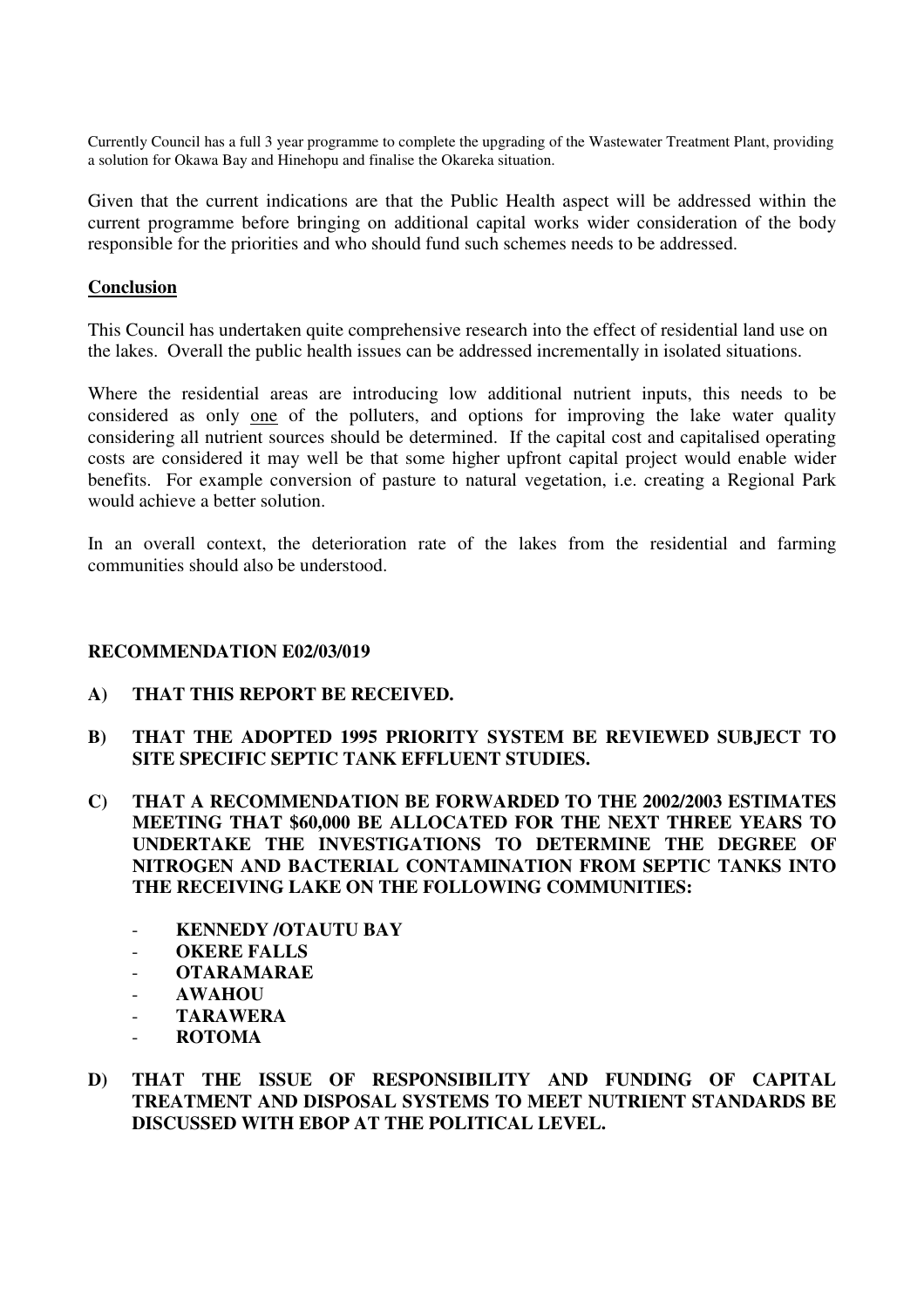*Readers may recall that in Issue 1 of this newsletter, we included an abstract of the following paper;*

Lee, T.J., Nakano, K. and Matsumara, M. (2001). Ultrasonic irradiation for blue-green algae bloom control. *Environmental Technology* **22** 383-390

*Here is a description of a commercial application of this technology.*

#### **Controlling Of Some Algae Using Ultrasound**

#### **Introduction**

Controlling of algae using chemicals and or filters may not be a safe or economically viable option for water use applications such as drinking water, fish farming and hydroponics. For the last 4 years, the hydroponics industry in The Netherlands have been using ultra-sound devices for reducing algae levels. The reason for this is the requirement to recycle water and in doing so having to sterilise the water to avoid contamination.

Ultra violet lamps are used for sterilisation of the recycled water however for these to work the level of the algae during the warmer months must be reduced. The use of ultra-sound has no detrimental impact on the water quality and allows the ultra-violet to succesfully sterilise the water.

#### **How Does It Work?**

The frequencies that have been choosen to be emitted by the transducer are the resonance frequencies for sub-micron and micron sized cells. Over time the sound waves disrupt the gas vacuole contained inside most algae. The algae subsequently die, initially rising to the surface and then sinking after rain or wind disturbs the water surface.

#### **Application in New Zealand**

Trials are currently underway in New Zealand applications to check on the effectiveness of this technology. The results of a trial started October 2000 are discussed below. This trial is a drinking water reservoir at Helensville, controlled by the Rodney District Council. Since that trial we now have trials operating in oxidation ponds, sedimentation tanks, recreational pond, wildlife refuge lake and another drinking water reservoir.

#### **Variables that affect Algae Growth and Subsequent Algae Numbers**

Many factors can and do affect the levels and speed at which algae multiply. A reduction in Algae from one year to the next may be caused by a number of factors. The trial conducted at Helensville showed a reduction of the 3 types of algae being measured by greater than 75%. At the same time the water temperatures was 2 degrees warmer. We believe this size of the reduction in algae to be significant given the warmer water temperature. As results from other trials become available we will be able to use this information in gaining better knowledge on the ffectiveness of this technology and its application to the New Zealand market.

#### **1.0 The Costs**

The largest unit has a range of 150m radius from the face of the transducer. It emits sound waves in a 180 degree arc from this point and thus can cover an area of 3.5 hectares. Its power consumption